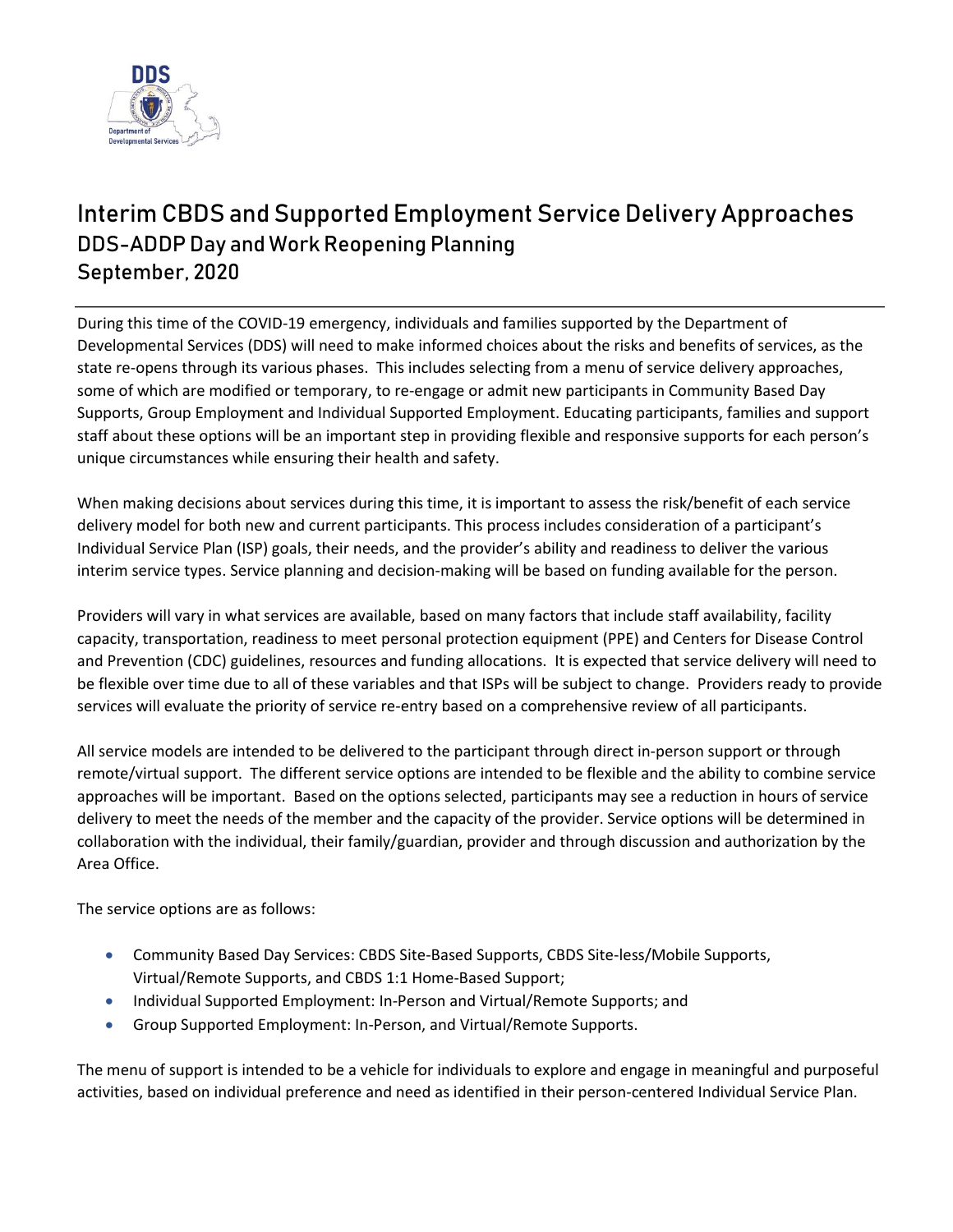This includes employment related and non-employment related activities but must always be purposeful and supportive of the participant's goals. The overriding goal of the DDS Supported Employment and CBDS services are to promote and support the full integration and meaningful inclusion of individuals with disabilities in all aspects of community life through employment, positive community engagement and contributions, and relationship development.

\_\_\_\_\_\_\_\_\_\_\_\_\_\_\_\_\_\_\_\_\_\_\_\_\_\_\_\_\_\_\_\_\_\_\_\_\_\_\_\_\_\_\_\_\_\_\_\_\_\_\_\_\_\_\_\_\_\_\_\_\_\_\_\_\_\_\_\_\_\_\_\_\_\_\_\_\_\_\_\_\_\_\_\_\_\_\_\_\_\_\_\_\_\_

# **DDS Community Based Day Supports (CBDS) (3163):**

CBDS services are primarily intended to be pathways to employment and personal enrichment. These activities may be site-based, occur in the community or, in some specific situations, in the home. They include enrichment activities (exercise, stress relief, music, book clubs), skill building activities (health and safety, nutrition, wellness, self-advocacy, travel training, technology), volunteering, exploring places of interest (virtually or in-person), and job readiness training.

# **Site-Based (in-person services, including activities offered both within the site and in the community)**

Site-Based supports are services provided in group settings based out of a program location and include a wide array of community experiences and opportunities. This includes communal activities and contact with others. People utilizing this support will need to be aware of the CDC guidelines, such as social distancing, wearing PPE, and good hand hygiene. This support is also for those who need traditional day support due to caregiver, social and behavioral, and/or learning needs. Over time engagement in activities in the community will increase as these become more available based on safety precautions.

Site-Based supports are best for individuals who need a structured and supervised program of services during the day, that will enhance the benefits of work or allow the person to pursue particular interests and develop other skills.

This service schedule may be offered in flexible ways, such as partial day or part-time and, if funding allows, can be combined with other services and service delivery models.

Other considerations for this area would include ability to transport safely to the site. This may be done with support from a family member, group home, MBTA or available DDS and Provider options.

#### **Site-less/Mobile ("CBDS without walls"):**

Site-less/Mobile supports may be provided in small groups, occurs in community locations, and involves contact with others. People utilizing this support will need to be aware of the CDC guidelines for social distancing, wearing PPE, and good hand hygiene. This support is for those who desire to work on skills in the community and social connections with others.

Site-less/Mobile supports are best for individuals who are better able to access services in their neighborhood and at community locations. These services will enhance the benefits of work or allow the person to pursue interests and develop other skills as identified in their Individual Support Plans.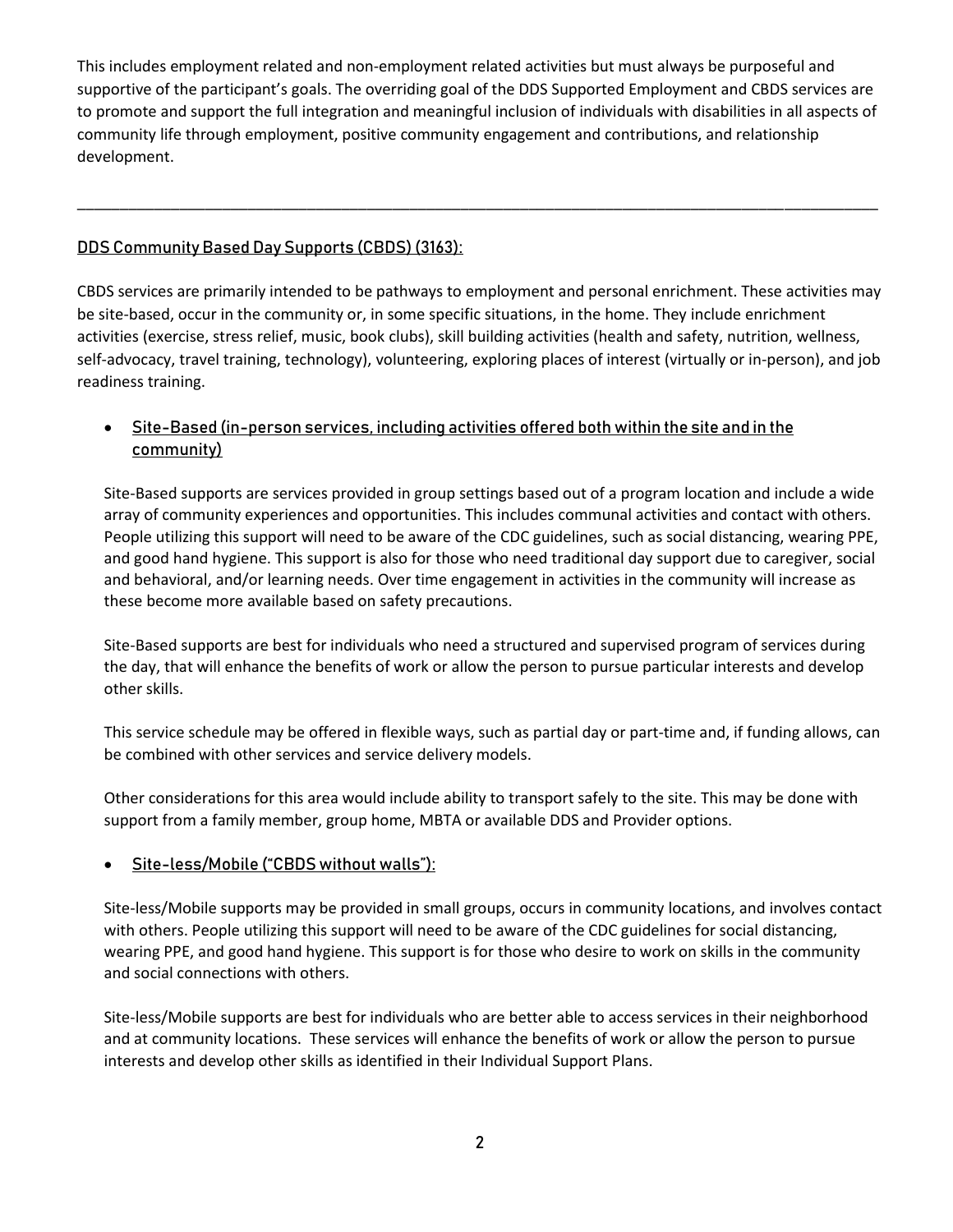This service also may be offered in flexible ways including: unit, hourly and partial day and, if funding allows, can be combined with other services and service delivery models. This service is customizable based on provider availability and funding allocations.

Other considerations for this area include ability to transport safely to community locations. This may be done with support from a family member, group home, MBTA or available DDS and Provider options.

# **Virtual/Remote Service Delivery**

Virtual/Remote supports are best for individuals who may have significant health risks or are uncomfortable accessing the community and as a supplement to site-based and mobile services. Services that are Virtual/Remote will enhance the benefits of work or allow the person to pursue particular interests and develop other skills. Virtual/remote services may also include wellness check-in, social connection with others, group daily meetings and virtual meet-ups.

Virtual supports may be provided in small groups or individually, accessing support through virtual means, including telephone and web-based platforms such as Zoom. This support may be beneficial to those with underlying health conditions or have challenges following the CDC guidelines, such as social distancing, wearing PPE, and good hand hygiene.

This service may be offered in flexible ways including: units, hourly and partial day and, if funding allows, can be combined with other services and service delivery models. This service is customizable based on member need, provider availability and funding allocations.

Other considerations for this area include access to technology (e.g. devices and Wi-Fi), ability to use platform identified by provider (virtual services may be arranged using remote communication tools, such as Skype, Zoom, Apple FaceTime, Facebook Portal or related streaming service), and technical support at home. This service may also be preferred for those with limited transportation availability.

# **1:1 CBDS Services/Home Based**

Supports using the ratio of one staff to one individual (1:1) based from the home are best for individuals/families who are unable or reluctant to access the community, have health needs that put them at high risk or behavioral health needs that prohibit site-based and mobile service participation at this time. This model may also be useful for those needing assistance in engaging in virtual supports or extra support in reengaging in more traditional CBDS supports. These one-to-one supports are intended to enhance the benefits of work or allow the person to pursue particular interests and develop other skills as outlined in their Individual Support Plan.

1:1 Supports based from a person's home will have limited access to community locations and contact with others. People utilizing this support will work on skills to comply with the CDC guidelines for social distancing, wearing PPE, and good hand hygiene, and use of technology with the goal of transitioning to site-less, site based, or virtual/remote CBDS supports. This support is for those who need training for safe community access, those with health conditions that increase risk, and those who are not able to utilize transportation.

This is a very resource-intensive service which may be offered in limited capacity, for a limited time, and, if funding allows, can be combined with other services and service delivery models. It should be noted that this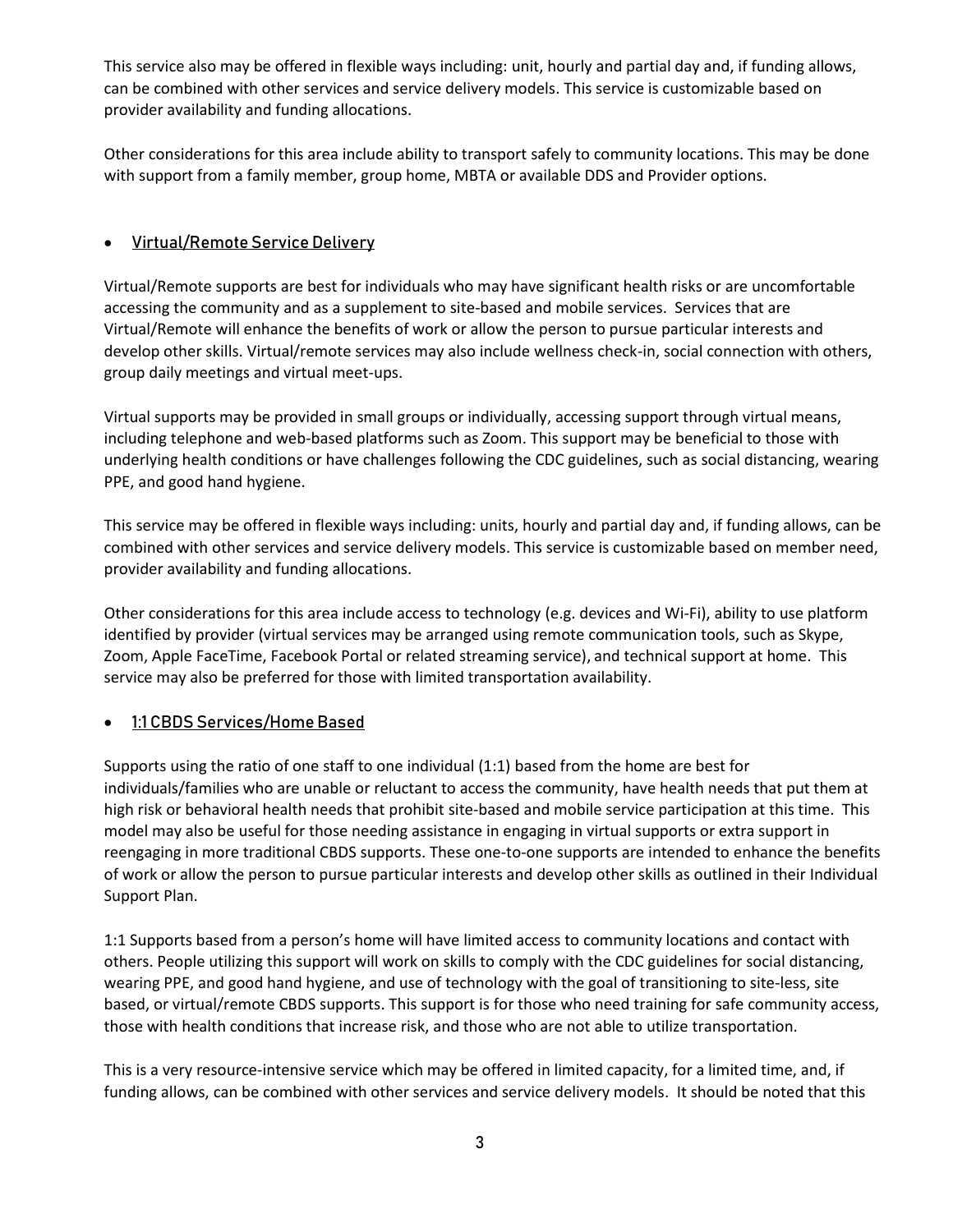service option will require an adjustment in units purchased and significantly reduce direct support hours. This service is customizable based on provider availability, funding allocations and Area Office approval.

Other considerations for this area would include ability to host staff member in the home safely and have available space to provide service.

\_\_\_\_\_\_\_\_\_\_\_\_\_\_\_\_\_\_\_\_\_\_\_\_\_\_\_\_\_\_\_\_\_\_\_\_\_\_\_\_\_\_\_\_\_\_\_\_\_\_\_\_\_\_\_\_\_\_\_\_\_\_\_\_\_\_\_\_\_\_\_\_\_\_\_\_\_\_\_\_\_\_\_\_\_\_\_\_\_\_\_\_\_\_

### **DDS Individual Supported Employment (3168):**

Individual Supported Employment is designed to support a participant working towards independent community employment. This includes the full array of services from career exploration and planning, job development, employer outreach, job coaching, help with accommodations, and ongoing supports.

Supported Employment has been offered throughout the pandemic to those who have been able to maintain employment or those who have been job seeking. Support has also been provided to individuals needing to enroll in unemployment benefits due to furlough or loss of a job. Supported Employment may be delivered in the following way: In-person supports and remote/virtual supports. Supports are to be person specific and individualized to meet the needs of the member's goals of employment as outlined in their Individual Support Plan.

Activities may include discovery interviews, career exploration, resume development, interview skills, support and training of soft skills, instructional skills, job coaching, and benefit support (including unemployment benefits, retirement and SSI adjustments).

It should be noted that the DDS' billing guidelines has always and will continue to allow for both remote and inperson supports for Supported Employment.

# **In-Person Supports**

In-Person supports are best for individuals who are better able to access services in community locations and in job settings at businesses. These services include accessing community locations and contact with others. People utilizing this support will need to be aware of the CDC guidelines for social distancing, wearing PPE, and good hand hygiene. This support is for those who desire to work on skills in the community, looking for community employment or maintaining employment.

This service is to be offered in accordance with an employment plan. This is a one-to-one support and is billed in units.

Other considerations for this area include ability to transport safely to community locations. This may be done with support from a family member, group home, MBTA or available DDS and Provider options.

#### **Remote Service Delivery**

Virtual/Remote supports are best for individuals who are at risk for group and community accessibility and as a supplement to in-person supported employment services. This can be an effective way to provide job coaching supports and communication with supervisors/employers.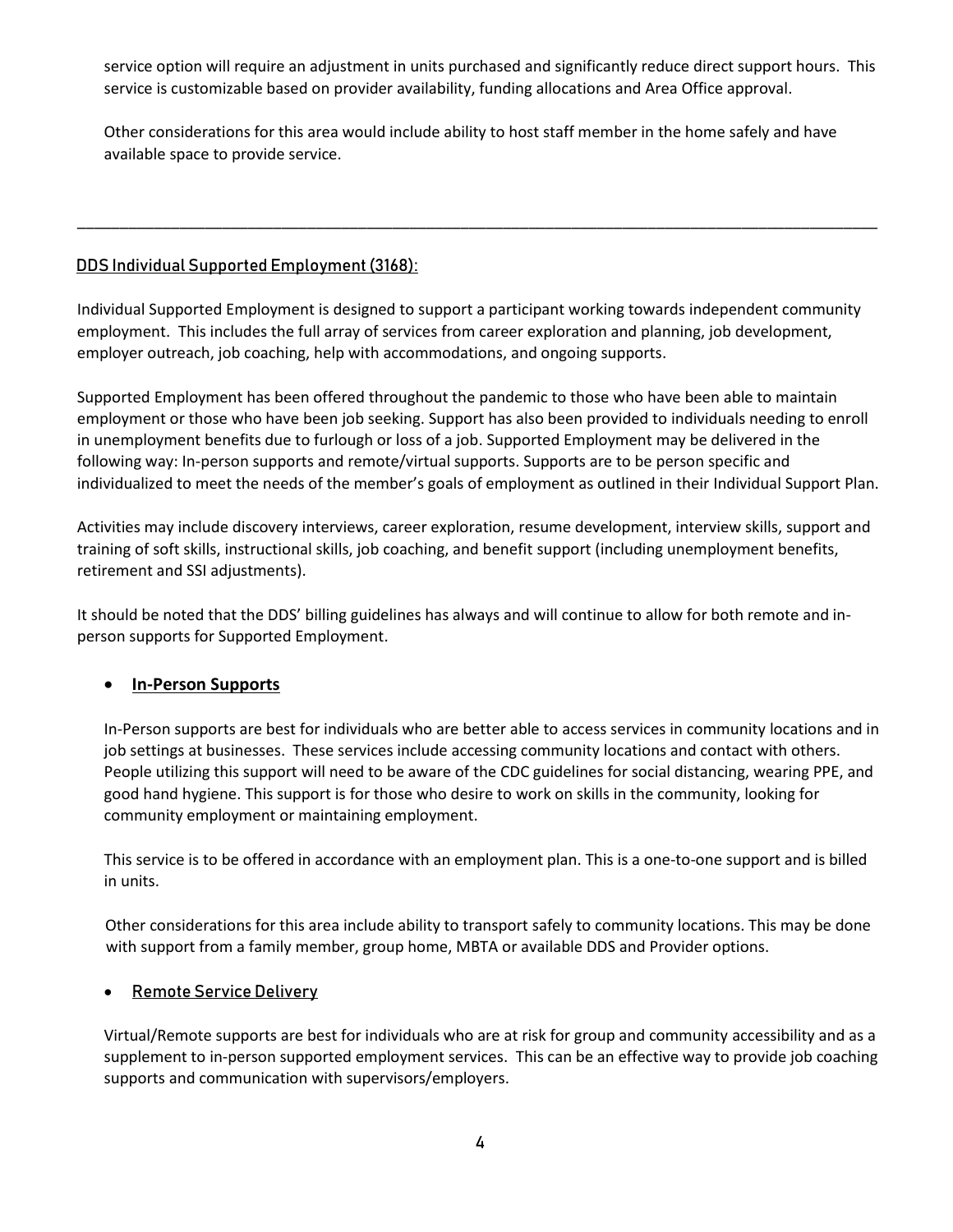Virtual supports may be provided individually as it relates to individualized supported employment goals. Support will be provided through virtual means, such as telephone and web-based platforms. This support may be beneficial to those experiencing challenges with the CDC guidelines for social distancing, wearing PPE, and good hand hygiene. This support may be utilized for those with health risks themselves or those they live with and for people who have not yet returned to work sites due to the COVID emergency.

This service is to be offered in accordance with an employment plan. This is a 1:1 support and billed in units.

Other considerations for this area include access to technology (e.g. devices and Wi-Fi), ability to use platform identified by provider (virtual services may be arranged using remote communication tools, such as Skype, Zoom, Apple FaceTime, Facebook Portal or related streaming service)**,** and technical support at home.

#### **DDS Group Supported Employment (3181):**

Group Supported Employment is designed to support participants working towards or employed in group community employment in a local community business. This can include career exploration and planning, employer outreach, job coaching, help with accommodations, and ongoing supports.

\_\_\_\_\_\_\_\_\_\_\_\_\_\_\_\_\_\_\_\_\_\_\_\_\_\_\_\_\_\_\_\_\_\_\_\_\_\_\_\_\_\_\_\_\_\_\_\_\_\_\_\_\_\_\_\_\_\_\_\_\_\_\_\_\_\_\_\_\_\_\_\_\_\_\_\_\_\_\_\_\_\_\_\_\_\_\_\_\_\_\_\_\_\_

Group Supported Employment may be delivered in the following way: In-person supports and remote/virtual supports. Supports are to be person specific and individualized to meet the needs of the member's goals of employment. Activities may include: discovery interviews, career exploration, resume development, interview skills, support and training of soft skills, instructional skills, job coaching, and benefit support.

#### **In-Person Supports**

In-Person supports are best for individuals who can access their community job and business location. People utilizing this support will need to be aware of the CDC guidelines for social distancing, wearing PPE, and good hand hygiene. This support is for those who desire to work on skills in the community, seek community employment or maintain employment.

This service is to be offered in accordance with an employment plan. This is a group support and billed in units.

Other considerations for this area include ability to transport safely to community locations. This may be done with support from a family member, group home, MBTA or available DDS and Provider options.

#### **Remote Service Delivery**

Though ideally, Group Supported Employment is an in-person service, virtual/remote supports can be provided in a couple of different circumstances. First, for individuals employed by a business that is not yet opened or at full workforce capacity and second, for individuals who are working toward independence at their group employment in which site-based supervision is in the process of fading. Both examples should be time limited and have a clear end date. These services will enhance goals toward re-entry into Group Supported Employment or enhanced independence.

Virtual supports may be provided in small groups and, at times, individually as it relates to developing skills specific to re-opening planning at their job site before they return or as a means of fading group supports while